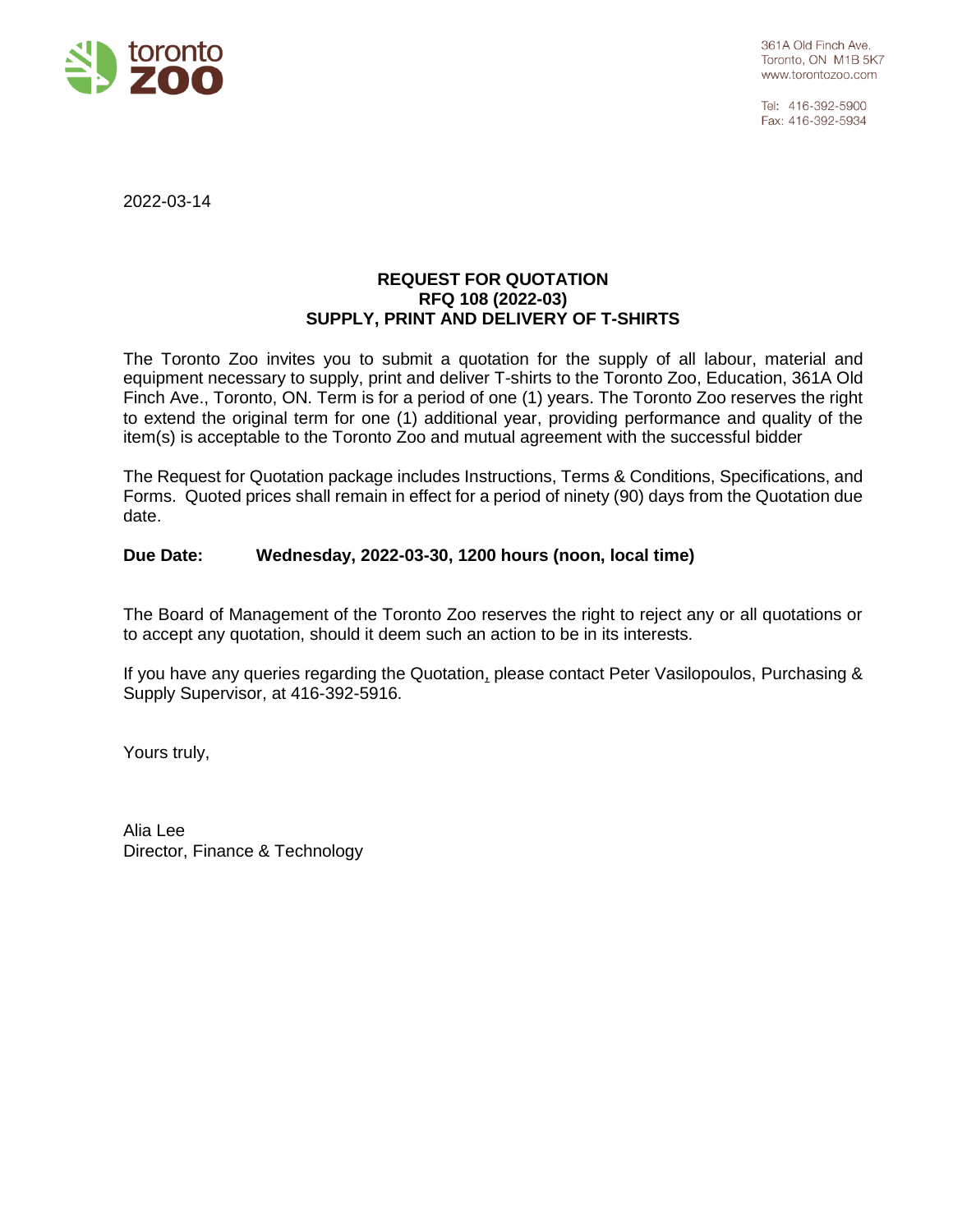### **TABLE OF CONTENTS**

| <b>SECTION</b>    | <b>SECTION DESCRIPTION</b>   | PAGE (S)       |
|-------------------|------------------------------|----------------|
| <b>RFQ LETTER</b> | <b>Invitation Letter</b>     |                |
| <b>T.O.C.</b>     | <b>Table of Contents</b>     | $\overline{2}$ |
| 1.0               | <b>Instructions</b>          | 3              |
| 2.0               | Specifications               | 5              |
| 3.0               | <b>Added Value Donations</b> | 5              |
| 4.0               | <b>Terms and Conditions</b>  | 7              |
| 5.0               | <b>Submission Forms</b>      | 11             |
|                   | <b>Submission Label</b>      | 15             |
|                   | Notice of No Bid             | 16             |
| <b>Appendix A</b> | References                   | 17             |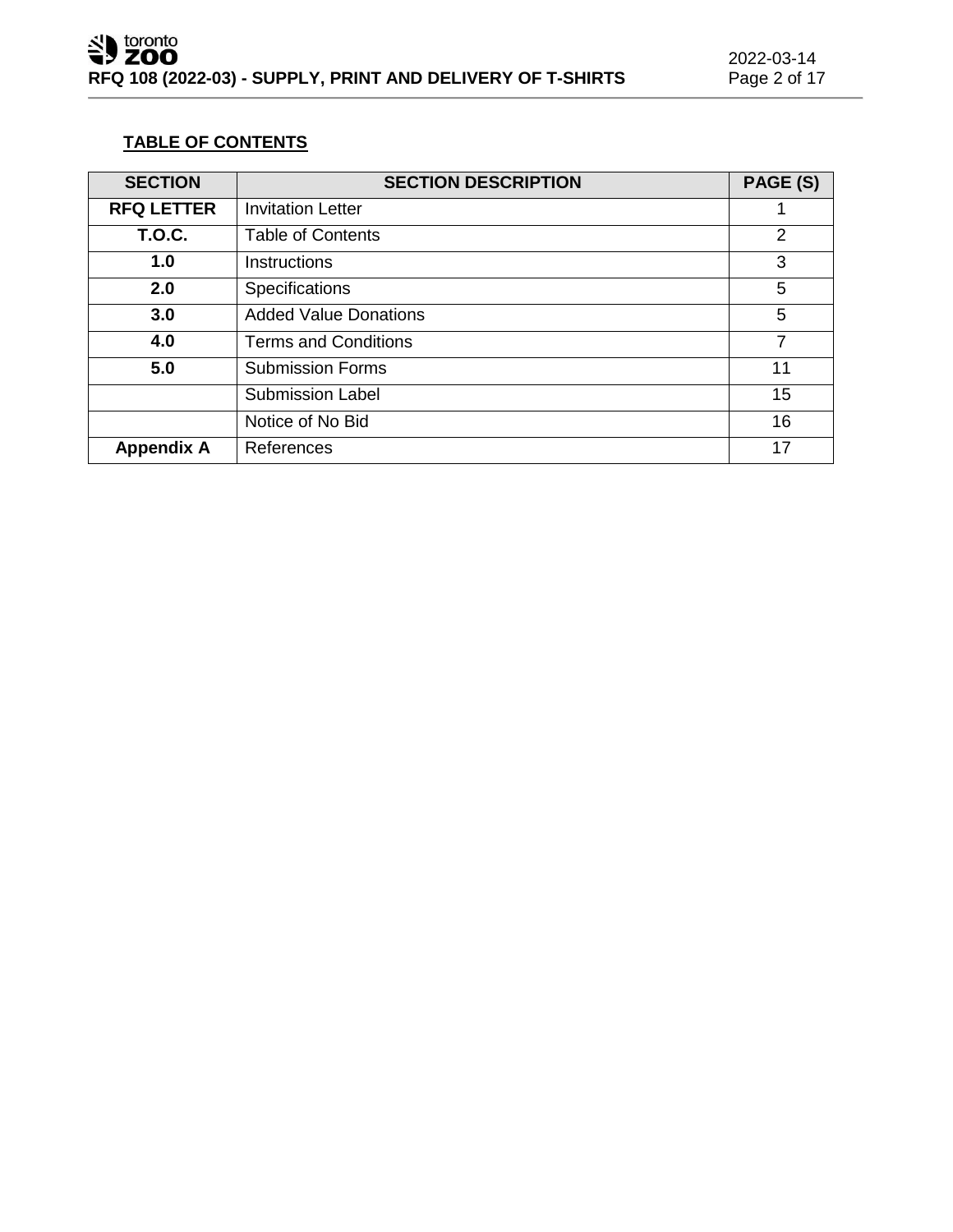### **1.0 INSTRUCTIONS**

- 1.1 Review and complete ALL FORMS in section 5.0 and return by due date and time or your Quotation will not be considered. Include signed copies of any addenda with your Quotation package.
- 1.2 Your quotation must be completed, and received by

### **Wednesday, 2022-03-30, 1200 hours (noon, local time)**

Submission – Temporary process - In view of the current situation with COVID 19 and to limit personal interaction, on an temporary basis submissions for this Request for Proposal can be submitted electronically by email in a PDF file, prior to the submission deadline to the following email address

### [bids@torontozoo.ca](mailto:bids@torontozoo.ca)

and note the following:

Subject of the file to be: RFQ# - Title of RFQ – Vendor name.

b. Amendments to a Proposal may be submitted via the same methods, at any time prior to the Closing Time.

c. It is the Supplier's sole responsibility to ensure its Bid is received by the Submission Deadline in accordance with the requirements of this RFP. The receipt of Bids can be delayed due to a number of factors including "internet traffic", file transfer size and transmission speed. The Supplier should allow sufficient time to download, complete and upload, as applicable, the submission forms comprising its Bid and any attachments.

A Bid will only be considered to be submitted once it has been received by the Toronto Zoo. The time of such receipt is reflected by the time received stamped by the Toronto Zoo's email application

- 1.3 Term is for a period of one (1) year, 2022. The Toronto Zoo reserves the right to extend the original term for one (1) additional years (2023), providing performance and quality of the item(s) is acceptable to the Toronto Zoo and mutual agreement with the successful bidder.
- 1.4 Provide pricing for first year, 2022. Pricing should be provided for 20; however, the Zoo reserves the right to limit pricing increases for 2023 to the Consumer Price Index (CPI) for all items in Ontario.
- 1.5 Quotations must not be submitted by facsimile.
- 1.6 Use the attached submission label when you submit your response in a sealed envelope or package and deliver to the Toronto Zoo.
- 1.7 The person(s) authorized to sign on behalf of the Proponent and to bind the Proponent to statements made in response to this Request for Quotation must sign the Quotation.
- 1.8 All Quotations will be irrevocable for a period of ninety (60) days from the date of the Quotation submission deadline.
- 1.9 Unless otherwise indicated herein, the prices stated are payable in Canadian Funds, HST excluded.
- 1.10 Award will be based on the following evaluation criteria: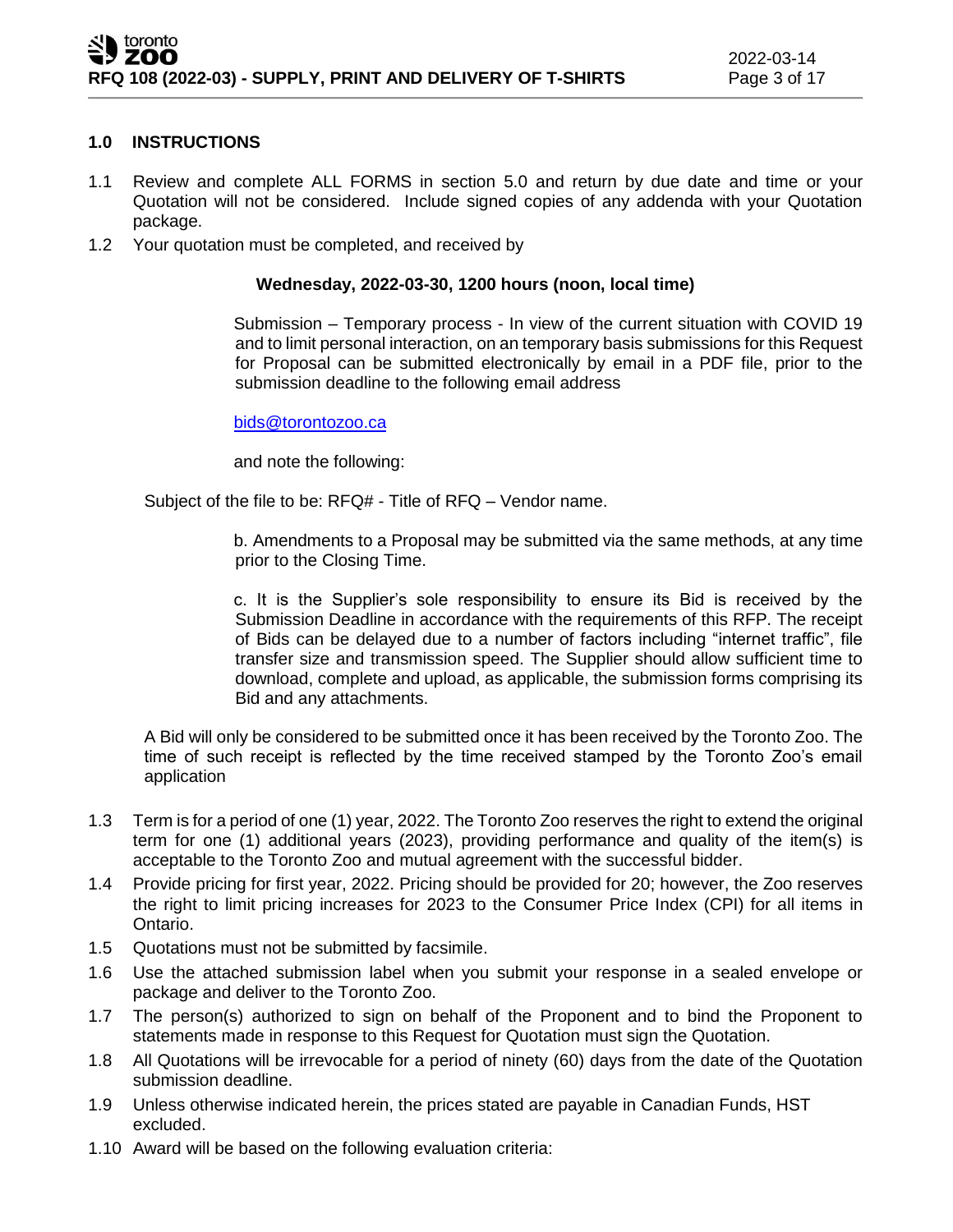- Overall value of the quotation represents to the Toronto Zoo based on quality, service price and delivery time/schedule/ lead time for the supply and delivery
- Conformance to specifications
- Total cost implications
- Payment terms
- Value added offerings
- 1.11 All prices shall be DDP Toronto Zoo, Education, 361A Old Finch Ave, Toronto, ON M1B 5K7.
- 1.12 The exchange rate for any foreign currency will be determined using the Bank of Canada daily rate.
- 1.13 One sample of each item quoted must be provided with your bid submission.
- 1.14 Provide at least three (3) references as requested in section 5.2.
- 1.15 The Income Tax Act requires the Toronto Zoo to withhold income tax on payments the Toronto Zoo makes to non-residents providing a service in Canada regardless of the currency in which the invoice is rendered. The tax is remitted to Canada Revenue Agency (CRA) on the nonresident's behalf. This amount withheld may only be reduced or waived by Canada Revenue Agency (CRA). Further information is available at the CRA website, [www.cra-arc.gc.ca](http://www.cra-arc.gc.ca/)
- 1.16 Include product literature, information, samples, and pictures, as necessary.
- 1.17 Quote discounts or quantity price breaks separately.
- 1.18 If you have any inquiries about the Quotation, please contact Peter Vasilopoulos, Supervisor, Purchasing & Supply, at 416-392-5916.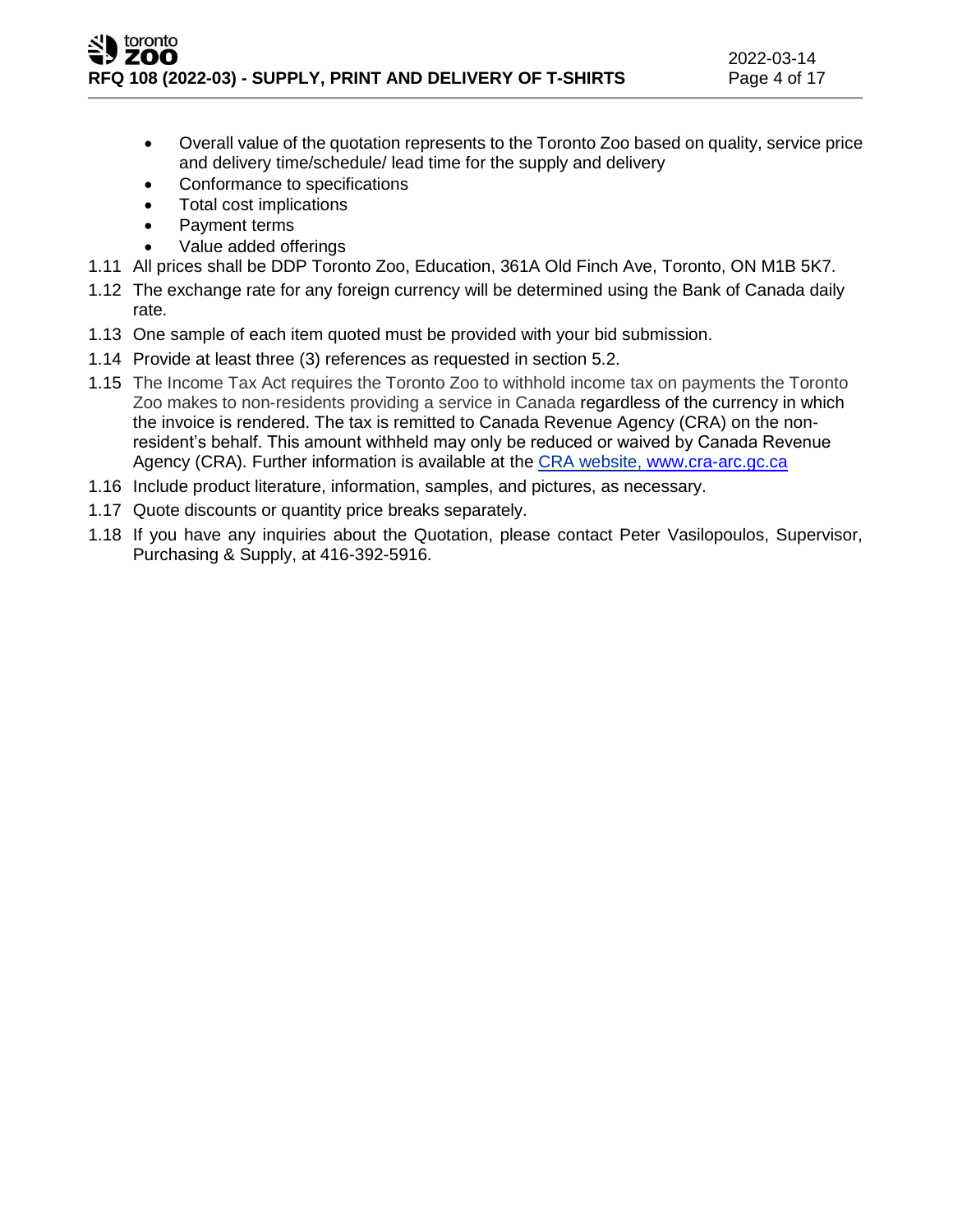### **2.0 SPECIFICATIONS**

- 2.1 **Fabric**: Good quality 100% pre-shrunk cotton, short-sleeve t-shirts. Preferred weight to be 6 oz or higher.
- 2.2 **Quality Standard:** The fabric and assembly quality of all shirts shall be equal to or greater than Gildan Activewear Ultra Cotton Heavyweight. (The Toronto Zoo will require samples prior to awarding contract).
- 2.3 **Labels**: Required for each garment including the manufacturer's name, size, fabric content and manufacturer's washing instructions.
- 2.4 **Shirt Colours**: Serengeti Bush Camp Navy (Pantone: 533 C); Zoo Camp (middle camps) Royal (blue - Pantone: 7686 C); Zoo Camp (senior camps) – Kiwi (green - Pantone: 5777 C); and Zoo Camp (Zoo Kids) - Daisy (yellow - Pantone: 122 C). The Toronto Zoo will require colour samples prior to awarding contract.
- 2.5 **Printing**:Each shirt shall be printed with silkscreen method, with artwork to be supplied by the Toronto Zoo. Shirts will be either printed one or two sided.

**Silkscreen Production**: Silkscreen production shall include one colour to full colour printing and may include the initial blocking of white. Contractors are reminded to consider that the artwork may include printing white or light colours on a dark shirt colour.

### 2.6 **Designs**

**Serengeti Bush Camp** – Front 4 colour process/ Back 4 colour process **Zoo Camp** (Zoo Kids) **–** Front 4 colour process/ Back 4 colour process **Zoo Camp** (Middle Camp) **–** Front 4 colour process/ Back 4 colour process **Zoo Camp** (Senior Camp) **-** Front 4 colour process/ Back 4 colour process

*The Toronto Zoo understands the four color process as a system where a color image is separated into 4 different color values by the use of filters and screens. The result is a color separation of 4 images that when transferred to printing plates and sequentially printed on a printing press with the colored inks cyan (blue), magenta (red), yellow and black, reproduces the original color image. Most of the entire spectrum of colors are reproduced with just the four process ink colors. The four color printing process is universally used in the graphic arts and commercial printing industry for the reproduction of color images and text. Please clearly indicate to us if this is not the process you will be using.*

2.7 **Delivery Requirement:** All pricing shall include delivery to the Toronto Zoo (FOB-Toronto Zoo) and delivery according to the following dates:

| Serengeti Bush Camp    | 2022-05-23 |
|------------------------|------------|
| Zoo Camp (Zoo Kids)    | 2022-06-06 |
| Zoo Camp (Middle Camp) | 2022-06-06 |
| Zoo Camp (Senior Camp) | 2022-06-06 |

2.8 **Refill Orders:** After the initial order of a shirt, the Toronto Zoo may require small refill orders of the same shirt. Refill orders shall be provided within two weeks.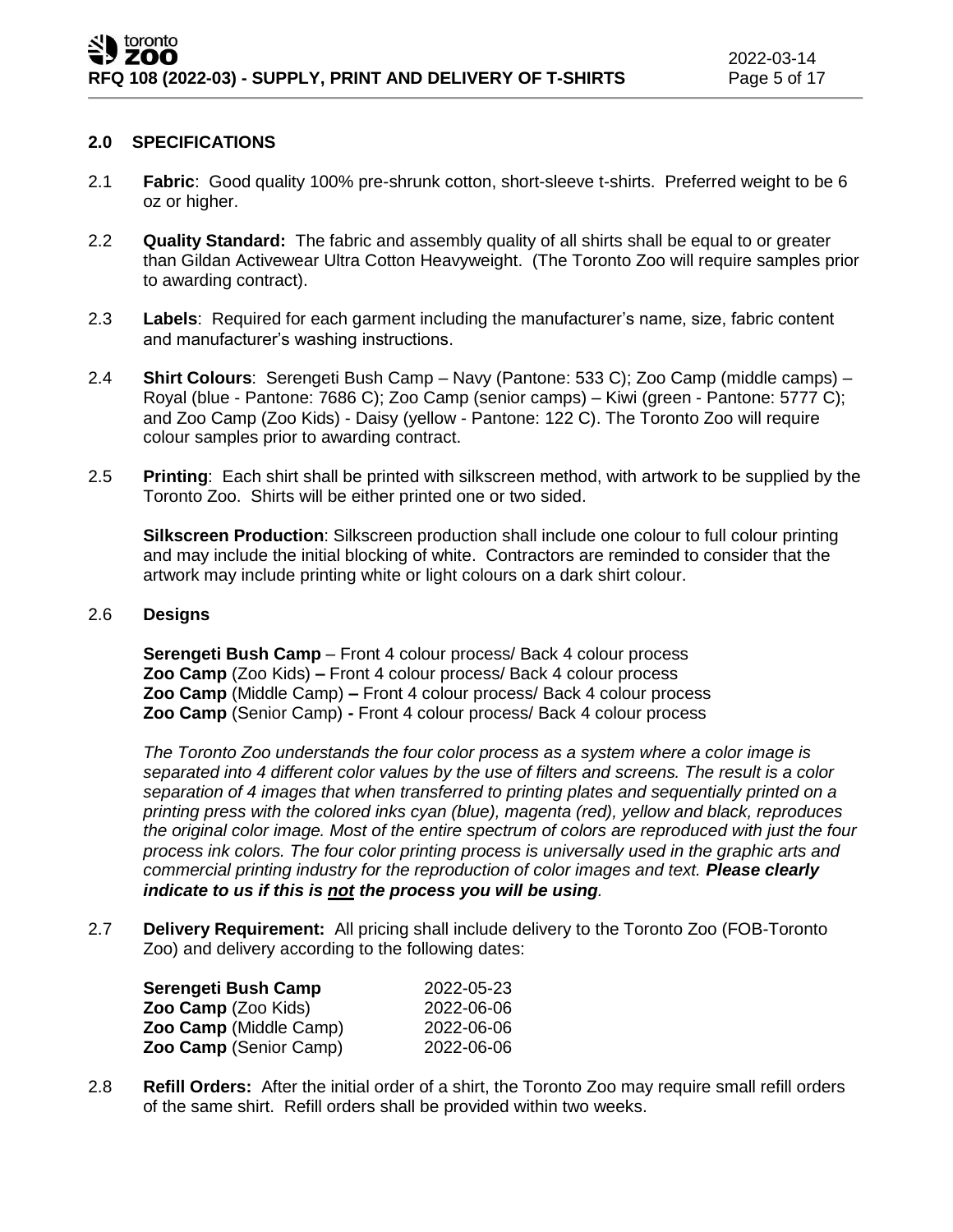- 2.9 **Artwork Preparation:** The Toronto Zoo will supply artwork as an Adobe Illustrator file. The file may include placed images or photographs, depending on the design. The preparation shall include the creation of colour separations and film from the supplied artwork, including any conversions or adjustments to the digital file format, in order to create what is required to make film separations and screens.
- 2.10 **Quotation Pricing:** Bidders shall provide pricing for plain shirts (without printing) for 2022, 2023, and 2024, based on an estimated amount of 2000 combined units per year.
- 2.11 **Contract Term:** The term of the contract shall be for a period of one (1) year, 2022.
- 2.12 **Overruns:** Overruns will be not allowed. Overruns shall be accepted without cost to the Zoo.
- 2.13 **Proofs:** The successful bidder shall be responsible to provide PDF proofs for review and final sign off prior to printing of clothing garment.
- 2.14 Bidders can assume that the overall design will remain throughout the contract period (except for the branding design change), but may suggest changes with this quotation. The Toronto Zoo will supply the most recent approved artwork to the successful bidder.

### **2.15 SUSTAINABILITY**

The Toronto Zoo is committed to purchasing goods, services, and construction in a manner that is environmentally sound and reinforces the Toronto Zoo's commitment to becoming a more sustainable operation. To help the Toronto Zoo better understand the sustainable attributes for this purchase, the bidder should as part of the submission prepare the following:

- A brief statement, to maximum of two (2) pages, that outlines the bidder's sustainable practices and a description of the positive attributes of the product or services to be provided.
- Provide eco-friendly material options for all items in addition to conventional material.
- Provide options such as organic cotton, PET-recycled plastic bottles etc. where possible.

### **3.0 ADDED VALUE & DONATIONS**

- 3.1 The Toronto Zoo, as a registered charity, is always looking for the means to enhance the Zoo experience and, therefore, welcomes donations of services and goods. Please consider building added value or a donation into your proposal.
- 3.2 Clearly identify any added value or donation separately and identify the value of your contribution.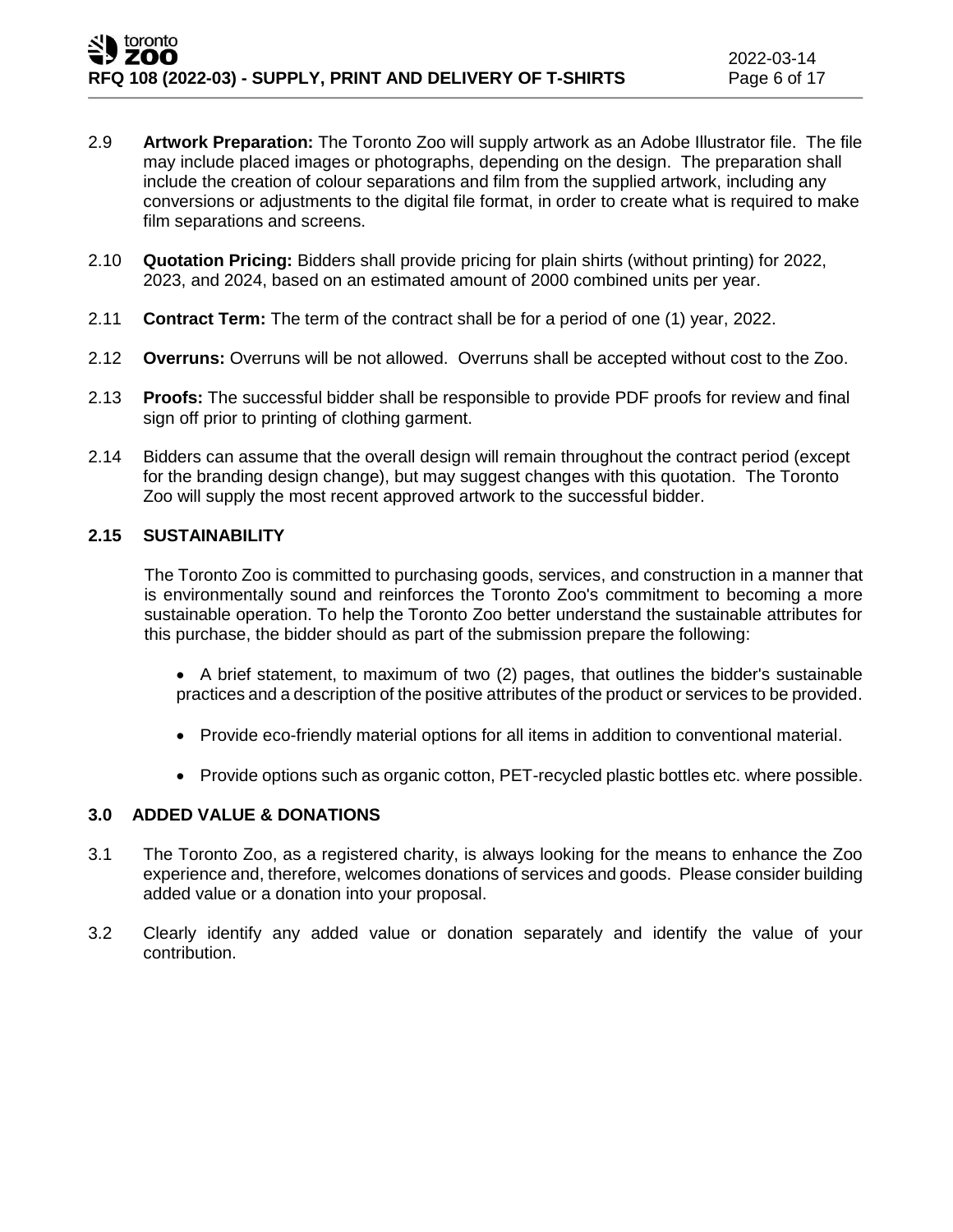### **4.0 TERMS AND CONDITIONS**

- 4.1 **Definitions:** Wherever used in the Quotation the word "**Board"** means the Board of Management of the Toronto Zoo and the word **"Vendor"** means the person or persons or Corporation to whom the purchase order is issued.
- 4.2 **Vendor Assurance:** Unless otherwise stated, the goods, material, articles, equipment, work or services, specified or called for in or under this Quotation, shall be delivered or completely performed, as the case may be, by the Vendor as soon as possible and in any event within the period set out herein as the guaranteed period of delivery or completion.
- 4.3 **Country of Origin:** Wherever possible, the goods, services, materials, articles or equipment, specified or called for in or under this Quotation, shall be of Canadian origin and manufacture.
- 4.4 **Delivery:** The prices stated in this Quotation cover the services, material, articles or equipment referred to herein, being delivered F.O.B. Toronto Zoo, freight, express, duty, and all other charges prepaid, unless otherwise indicated herein. A detailed delivery ticket or piece tally, showing the exact quantity of goods, material, articles or equipment shall accompany each delivery. A receiver's receipt shall not bind the Board to accept the goods, material, articles or equipment covered thereby, or the particulars of the delivery ticket or piece tally therefore. The Vendor shall not be entitled to any interest upon any bill due to delay in its approval by Chief Executive Officer of the Toronto Zoo or his designate.
- 4.5 **Time of the Essence:** For all requests made by the Toronto Zoo to the Contract, time is of the essence. The acceptance of a late performance, with or without objections or reservations by the Toronto Zoo, shall not waive the right to claim damages for such breach nor constitute a waiver of the requirement of timely performance of any obligation remaining to be performed.
- 4.6 **Invoicing:** Unless otherwise indicated herein, the prices stated are payable in Canadian Funds at the head office of the Board. Any Goods and Services Tax applicable shall be shown as a separate item. The Vendor's GST registration number must be indicated on the invoice. The Vendor shall clearly show any special charges such as packaging and freight as separate items on the invoice. Payments to non-resident Vendors may be subject to withholding taxes under the Income Tax Act (Canada). Unless a non-resident Vendor provides the Board with a letter from Revenue Canada, Taxation waiving the withholding requirements, the Board will withhold the taxes it determines are required under the Income Tax Act (Canada). All payments are subject to terms of Net 30 days from receipt of goods/services.
- 4.7 **Notice of Delivery:** The Vendor shall notify the Purchasing Agent of the Board at the address given for the mailing of invoices, in writing as soon as possible of the details of the shipment of the goods, materials, articles or equipment.
- 4.8 **Right to Inspect:** Unless otherwise stated, all goods, materials, articles or equipment supplied, and all work or services, performed, pursuant to this Quotation, shall be subject to inspection by the Board at the point of unloading, or the site of the work or services. No extra charge shall be made by the Vendor for packaging, packing or containers, unless otherwise indicated herein.
- 4.9 **Over shipments**: The Board reserves the right to return all over shipments for full credit.
- 4.10 **Dangerous Goods**: The Vendor shall ensure that for each item of goods, material, articles or equipment supplied under this Quotation or a contract based on this Quotation, that all applicable provisions of the Transportation of Dangerous Goods Act (Canada), the Dangerous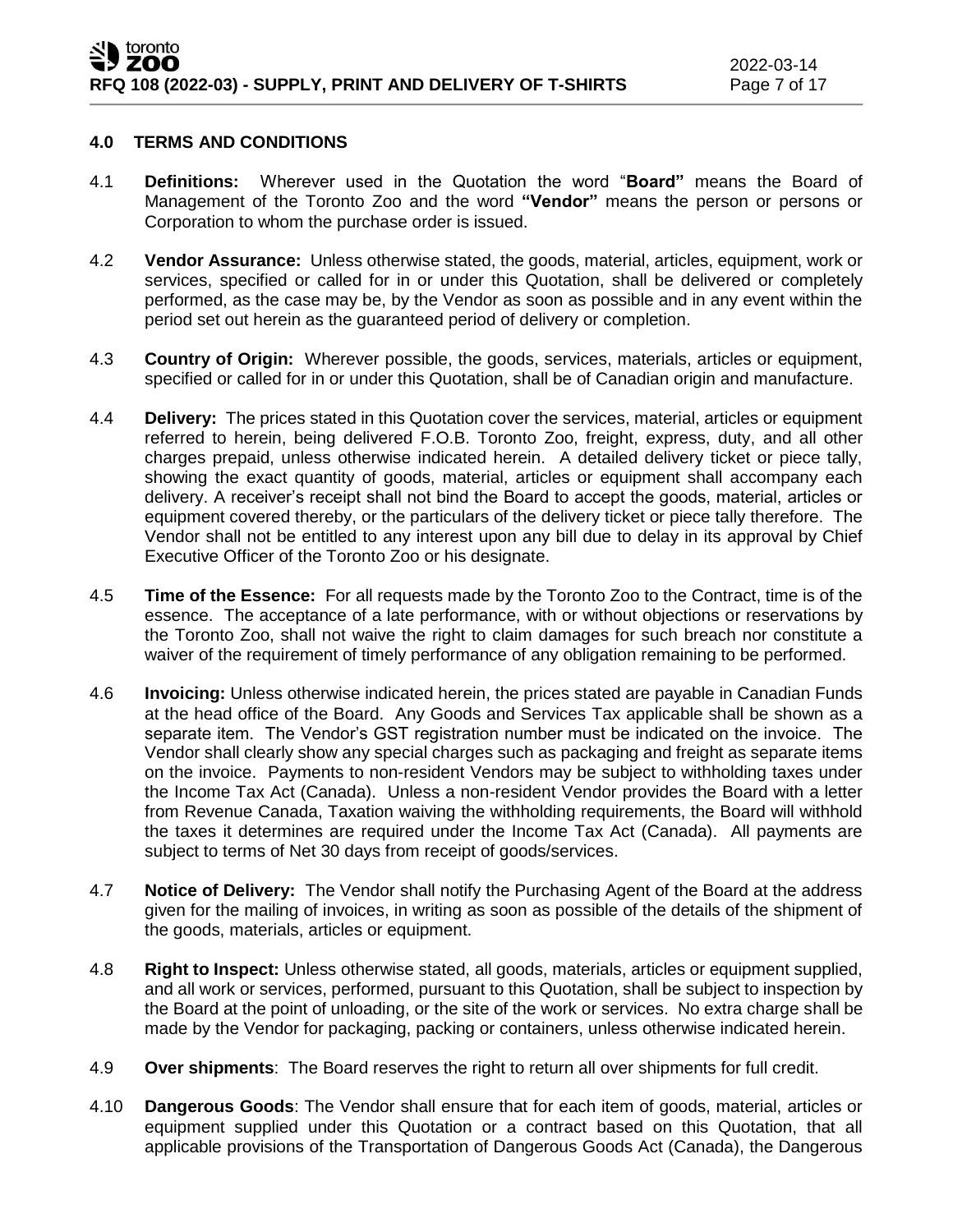Goods Transportation Act, and the Environmental Protection Act and the regulations there under are complied with until such time as such item is delivered to the Board and transferred into its physical control.

- 4.11 **Environment Commitment – G.I.P.P.E.R.:** G.I.P.P.E.R. Statement of Principle The Board in 1990-07-23, adopted the following G.I.P.P.E.R. (Government Incorporating Procurement Policies to Eliminate Refuse Committee) Statement of Principle in order to contribute to waste reduction and to further the development and awareness of Environmentally Sound Purchasing. "In order to contribute to waste reduction and to increase the development and awareness of Environmentally Sound Purchasing, acquisitions of goods and services will ensure that wherever possible specifications are amended to provide for the expanded use of durable products, reusable products and products (including those used in services) that contain the maximum level of post- consumer waste and/or recyclable content, without significantly affecting the intended use of the products or service. It is recognized that cost analysis is required in order to ensure that the products are made available at competitive prices." All vendors are encouraged to be pro-active in assisting the Board in achieving this principle. Alternative goods and services, suggested by the Vendor, addressing the above principle will be considered by the Board, within a reasonable price range.
- 4.12 **Right to Cancel:** The Board shall have the right to cancel at any time this Quotation or any contract or any part of any contract resulting from this Quotation in respect of the goods, material, articles, equipment, work or services set out in this Quotation or any such contract or part of such contract, not delivered or performed at the time of such cancellation, and the Board will not be responsible to make any payments in respect of any such goods, materials, articles, equipment, work or services and shall not incur any liability whatsoever in respect thereto. In the event that the Vendor fails or neglects by any act or omission to comply with any of the conditions set our herein, this Quotation or any contract resulting from this Quotation may be unconditionally cancelled by the Board without notice to the Vendor.
- 4.13 **Workplace Hazardous Materials Information System ("WHMIS")**: The Vendor shall provide appropriate labels and material safety data sheets for WHMIS regulated products. No product containing asbestos shall be supplied at any time without written authorization.
	- (a) The successful Vendor shall provide a current and update printed material safety data sheet (MSDS) for each individual item listed on the quotation form. These legible hard copies of material safety data sheets shall be delivered to the Toronto Zoo within ten (10) business days of notification of award by the Toronto Zoo.
	- (b) For each item not listed on the quotation form, the successful bidder will be required to provide a MSDS for any controlled product upon the first delivery to the Toronto Zoo.
		- (c) The MSDS must include the date of publication.
	- (d) A full disclosure of all ingredients must be included in the ingredient section, unless the product has an exemption from full disclosure under the Hazardous Materials Act.
- 4.14 **International Shipments & Importing:** In the event that goods, materials, articles or equipment, specified or called for if applicable herein, are to be furnished from a point outside Canada at a price which is expressly not include importation charges into Canada or delivery in the Toronto area, the Vendor shall provide the Board with any information requested by the Board regarding the tariff classifications or valuation of the goods, materials, articles or equipment.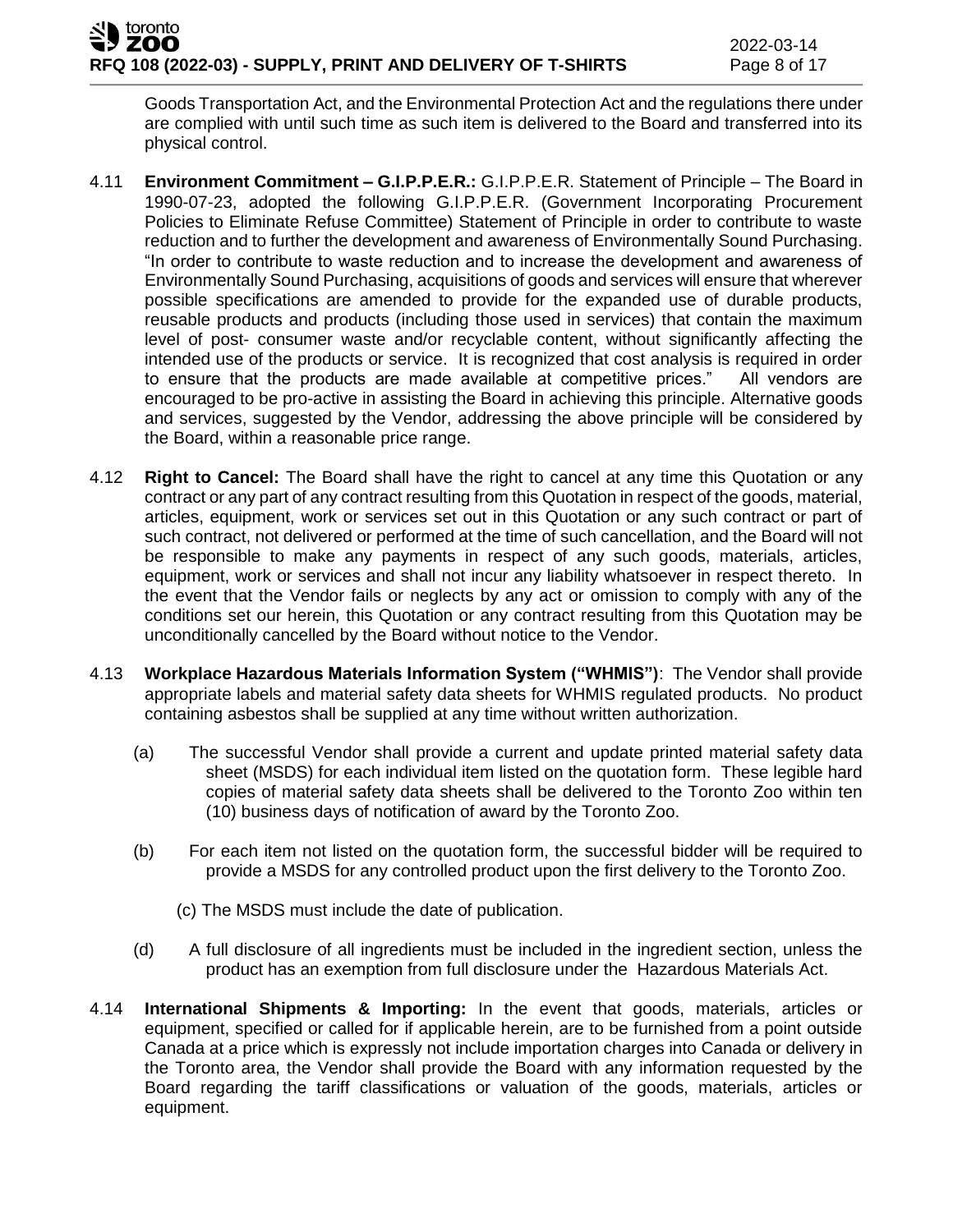The Vendor shall ensure that if applicable, four copies of the following documents are completed and accompany the goods, materials, articles or equipment.

- 1. Canada Customs Invoice or Vendor's commercial invoice if it contains all the information required on a Canada Customs Invoice;
- 2. Cargo control document, bill of lading or similar documents;
- 3. Exporter's certificate of origin;
- 4. Shippers Export Declaration; and
- 5. Any tariff classification rulings for the goods, materials, articles or equipment.

### 4.15 **Plant Production Limitations**:

- 7.15.1 If any Unit ordered and the Contract cannot be manufactured because of plant production limitations, the Toronto Zoo reserves the right to purchase the current replacement model at a revised price.
- 7.15.2 The price shall be based on a percentage adjustment based on (i) the published manufacturer's retail/list prices at the of the Tender and (ii) the first published manufacturer's retail/list prices for the next model year.
- 7.15.3 The Contractor shall notify the Manager of Financial Services in writing if such production occurs, and shall submit with the letter of notification; comparative manufacturer's retails lists supporting the proposed revision(s).
- 4.16 **Official Agreement**: No verbal arrangement or agreement, relating to the goods, material, articles, equipment, work or services, specified or called for under this Quotation, will be considered binding, and every notice advice or other communication pertaining thereto, must be in writing and signed by a duly authorized person.
- 4.17 **Pricing** Prices offered are fixed for ninety (90) days.
- 4.18 **Worker's Rights**: The Vendor shall comply with the conditions of the Board relating to Worker's Rights, a copy of which is available on application to the Manager, Fair Wage and Labour Trades Office, City of Toronto, 18th Floor, West Tower, City Hall, Toronto, Ontario, M5H 2N2 or by phone at 416-392-7300.
- 4.19 **Indemnity:** The Vendor shall at all times well and truly save, defend, keep harmless and fully indemnify the Board, the Toronto Zoo Foundation and their servants, employees, officers or agents, hereinafter called the "Indemnities", from and against all actions, suits, claims, demands, losses, costs, charges, damages, and expenses, brought or made against or incurred by the Indemnities, its or their servants, officers, employees, agents or invitees in any way relating, directly or indirectly, to goods, material, articles or equipment supplied or to be supplied, or to the supplying of goods or services, pursuant to this Quotation, or any other claim, action, suit, demand, loss, cost, charge, damage or expense relating to copyright, trademark or patent with regard directly or indirectly with any such goods, services, material, articles or equipment or the supply or performance thereof.
- 4.20 **Liability for Acts of Vendor Employees, Contractors or Agents:** The Vendor acknowledges responsibility and accepts liability for the acts of any of its employees, contractors and agents while on Toronto Zoo property. The Toronto Zoo reserves the right to request background checks for any individual providing the services requested on behalf of the Vendor.
- 4.21 **Incurred Costs**: The Bidder shall bear all costs and expenses with respect to the preparation and submission of its quotation and the bidder participation in the quotation process, including but not limited to: site visits and inspections, all information gathering processes, interviews,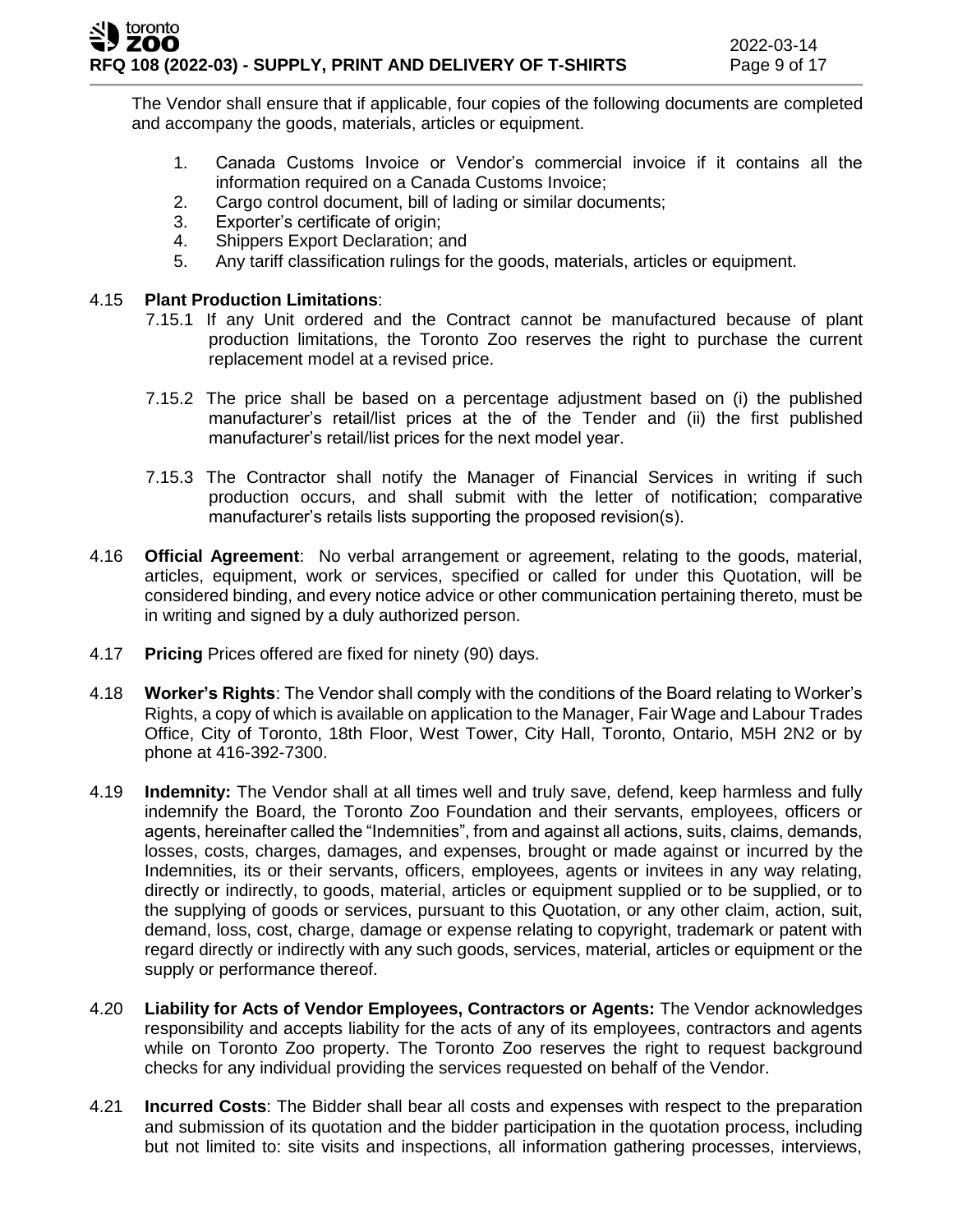preparing responses to questions or requests for clarification from the Board, preparation of questions for the Board, and contract discussions and negotiations. The Board shall not be responsible for or liable to pay any quotation costs of any bidder regardless of the conduct or outcome of the Quotation Request, Purchase Order process, or Contract process.

- 4.22 **Guaranty of Quotation:** All goods, material, articles, equipment, work or services, specified or called for in or under this Quotation, shall be supplied or performed at the price or process and on the basis set forth or referred to in and in accordance with the Offer and this Quotation. The basis on which this Quotation is given shall include any specifications, plans, price schedules, samples, addenda or other details pertaining thereto, or provided in connection therewith.
- 4.23 **Right of Notice:** Any notice that the Board may require or desire to give to the Vendor shall for all purposes to be deemed to have been sufficiently and properly given and afforded by registered mail addressed to the Vendor at the address shown for the Vendor on this form and shall therefore be presumed to have been received by the Vendor on the third day following such registration.
- 4.24 **Formal Contract:** The Vendor may be required and shall, if requested by the solicitor for the Board so to do, to execute and enter into a formal contract that is satisfactory to the solicitor for the Board, in order to document the contract resulting from this Quotation and to embody indemnity and related provisions that in the opinion of such solicitor are required to protect the Board.
- 4.25 **Charity Status:** The Toronto Zoo is a registered charitable organization (registration #BN 119216398RR0001) and accordingly may be eligible for preferred pricing which should be reflected in the Quotation as submitted.
- 4.26 **Education Institute Status:** The Toronto Zoo is a registered educational institute and accordingly may be eligible for preferred pricing which should be reflected in the Quotation as submitted.

### 4.27 **Governing Law:**

All Quotations received, including those outside the Province of Ontario, agree that the rights of all parties shall be governed by the laws of the Province of Ontario, and the venue for dispute shall be within the Province of Ontario.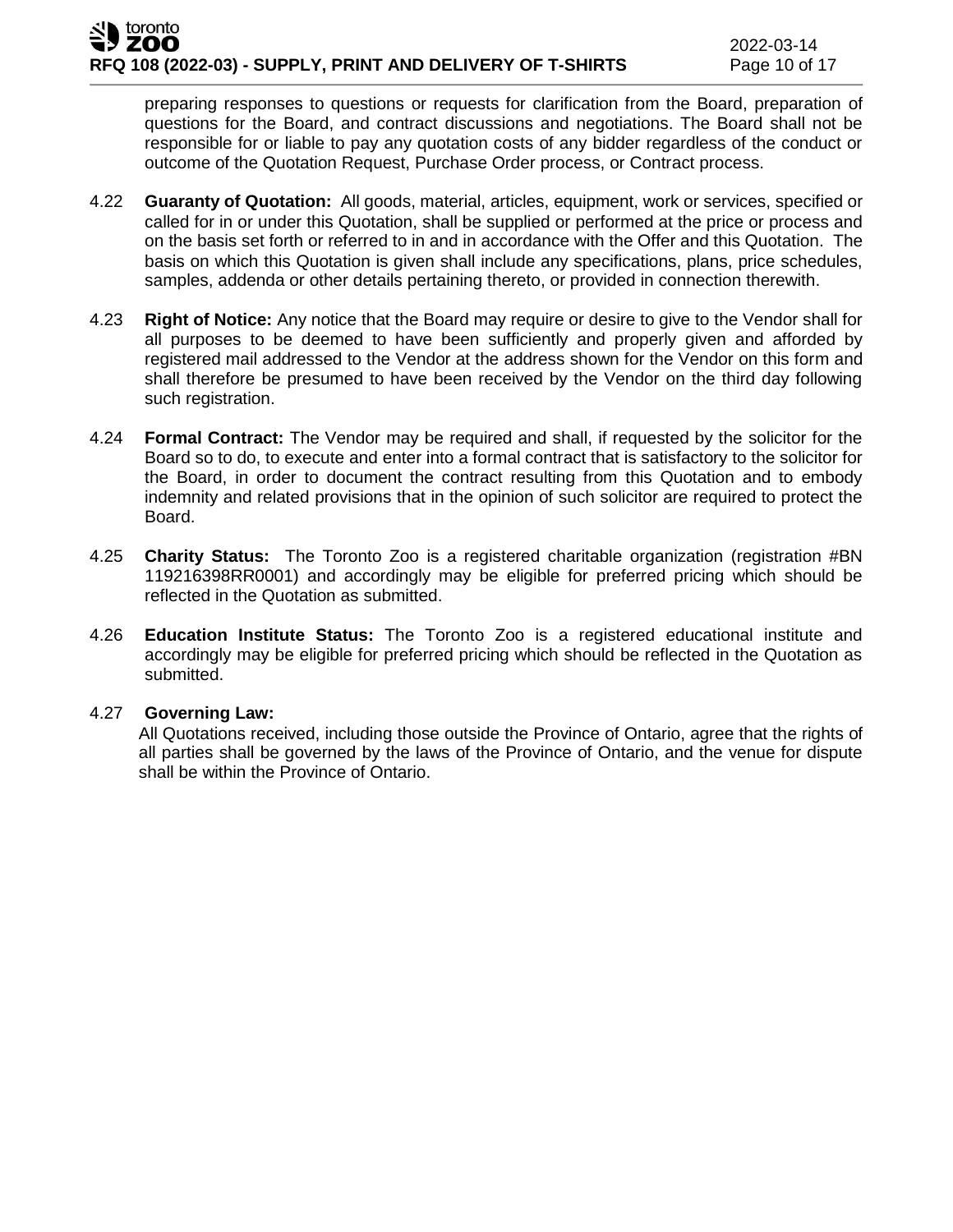### **5.0 SUBMISSION FORMS**

### 5.1 **Quotation Form**

I/We, hereby, submit the Quotation and will comply with all terms, conditions, specifications and drawings (when provided) as set out within the Board's Quotation.

I/We, hereby, have received, allowed for and included as part of our submission all issued Addendum numbered and the control of the control of the control of the control of the control of the control o

This form must be completed, properly signed and received on or before the date and time specified or your Quotation will not be considered. Quotation prices shall remain in effect for a period of ninety (90) days from the Quotation due date.

The Board of Management of the Toronto Zoo reserves the right to reject any or all Quotations or to accept any Quotation, should it deem such action to be in its interests.

By signing and submitting this FORM, you are agreeing to the release of your quotation information, as deemed necessary by the Board, in order to conduct business associated with this quotation or project.

| <b>COMPANY INFORMATION</b>                   |           |
|----------------------------------------------|-----------|
| Company Name:                                |           |
| Name of Authorized                           | Title:    |
| Signing Officer:                             |           |
| Signature of Authorized<br>Signing Officer:  | Date:     |
| I have the authority to bind the corporation |           |
| <b>Contact Name:</b>                         | Title:    |
| Address:                                     |           |
| Telephone #:                                 | Fax #:    |
| Email:                                       | Web Site: |
| HST#:                                        |           |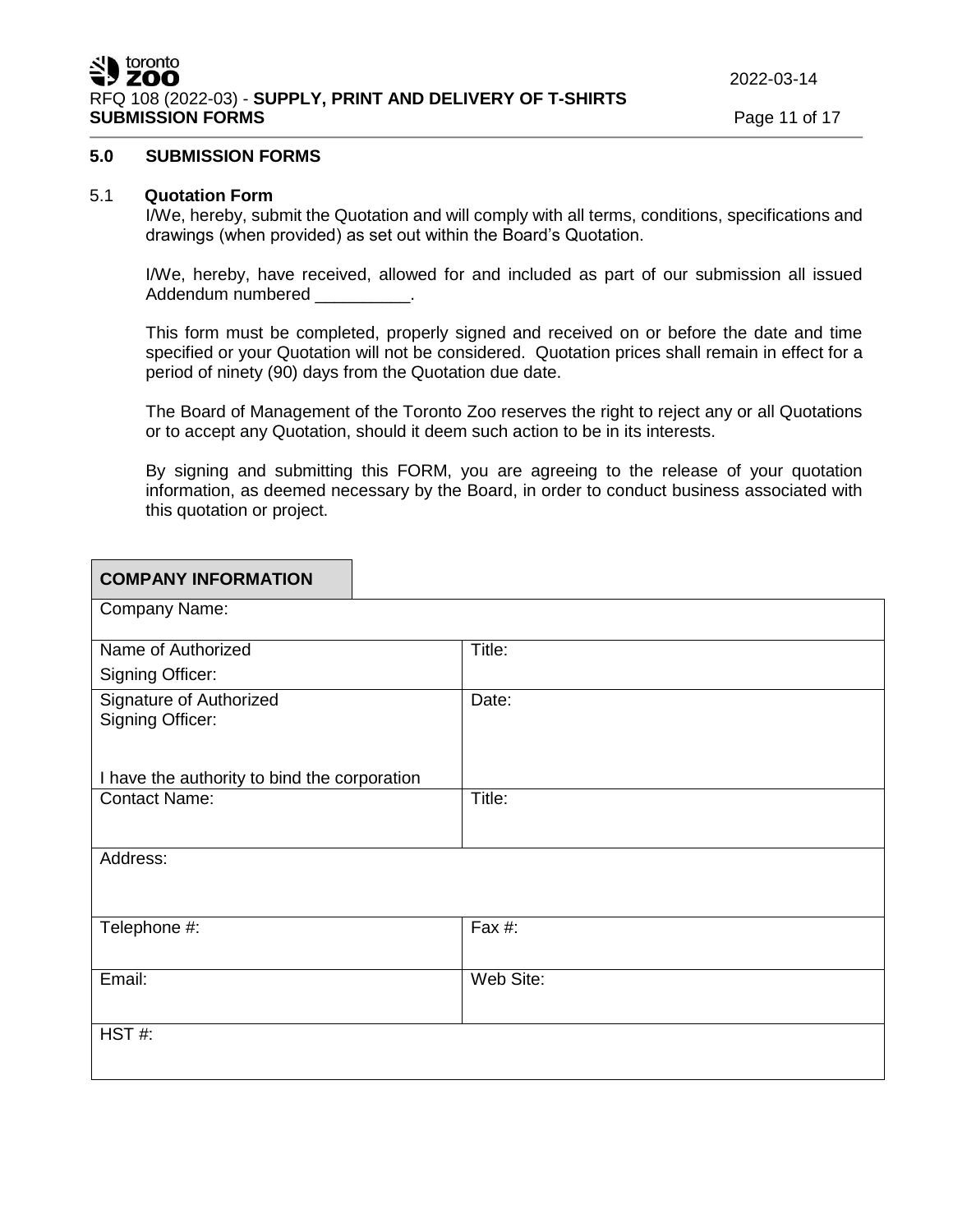# SU toronto

# RFQ 108 (2022-03) - **SUPPLY, PRINT AND DELIVERY OF T-SHIRTS**

2022-03-07<br>Page 12 of 17

| <b>DISCOUNT</b>                                                                                 | <b>Discount</b> | <b>Davs</b> |
|-------------------------------------------------------------------------------------------------|-----------------|-------------|
| Discount allowed for prompt payment and period within which<br>invoice must be paid to qualify. | ℅               |             |

| <b>Quotation Pricing, price each excluding HST</b> |                      |                                               |               |                                  |
|----------------------------------------------------|----------------------|-----------------------------------------------|---------------|----------------------------------|
| <b>Description</b>                                 | <b>Size</b><br>Range | <b>Estimated</b><br><b>Annual</b><br>Quantity | 2022*<br>each | <b>Optional</b><br>2023*<br>each |
| Serengeti Bush Camp<br>(Navy)                      |                      |                                               |               |                                  |
| T-Shirt - Youth                                    | X Small              | 10                                            | \$            | \$                               |
|                                                    | Small                | 25                                            | \$            | \$                               |
|                                                    | Medium               | 25                                            | \$            | \$                               |
|                                                    | Large                | 50                                            | \$            | \$                               |
| T-Shirt - Adult                                    | Small                | 35                                            | \$            | \$                               |
|                                                    | Medium               | 25                                            | \$            | \$                               |
|                                                    | Large                | 40                                            | \$            | \$                               |
|                                                    | X Large              | 25                                            | \$            | \$                               |
|                                                    | XX Large             | 15                                            | \$            | \$                               |
| Zoo Camp (Zoo Kids)<br>(Daisy)                     |                      |                                               |               |                                  |
| T-Shirt - Youth                                    | X small              | 350                                           | \$            | \$                               |
|                                                    | Small                | 75                                            | \$            | $\mathfrak{S}$                   |
|                                                    | Medium               | 15                                            | \$            | \$                               |
| Zoo Camp (Middle Camp)<br>(Royal)                  |                      |                                               |               |                                  |
| T-Shirt - Youth                                    | X Small              | 150                                           | \$            | \$                               |
|                                                    | Small                | 650                                           | \$            | $\mathfrak{S}$                   |
|                                                    | Medium               | 350                                           | \$            | \$                               |
|                                                    | Large                | 75                                            | \$            | \$                               |
| T-Shirt - Adult                                    | Small                | 30                                            | \$            | \$                               |
|                                                    | Medium               | 20                                            | \$            | \$                               |
|                                                    | Large                | 20                                            | \$            | $\mathfrak{S}$                   |
| Zoo Camp (Senior Camp)<br>(Kiwi)                   |                      |                                               |               |                                  |
| T-Shirt - Youth                                    | Small                | $\pmb{0}$                                     | \$            | \$                               |
|                                                    | Medium               | 75                                            | \$            | \$                               |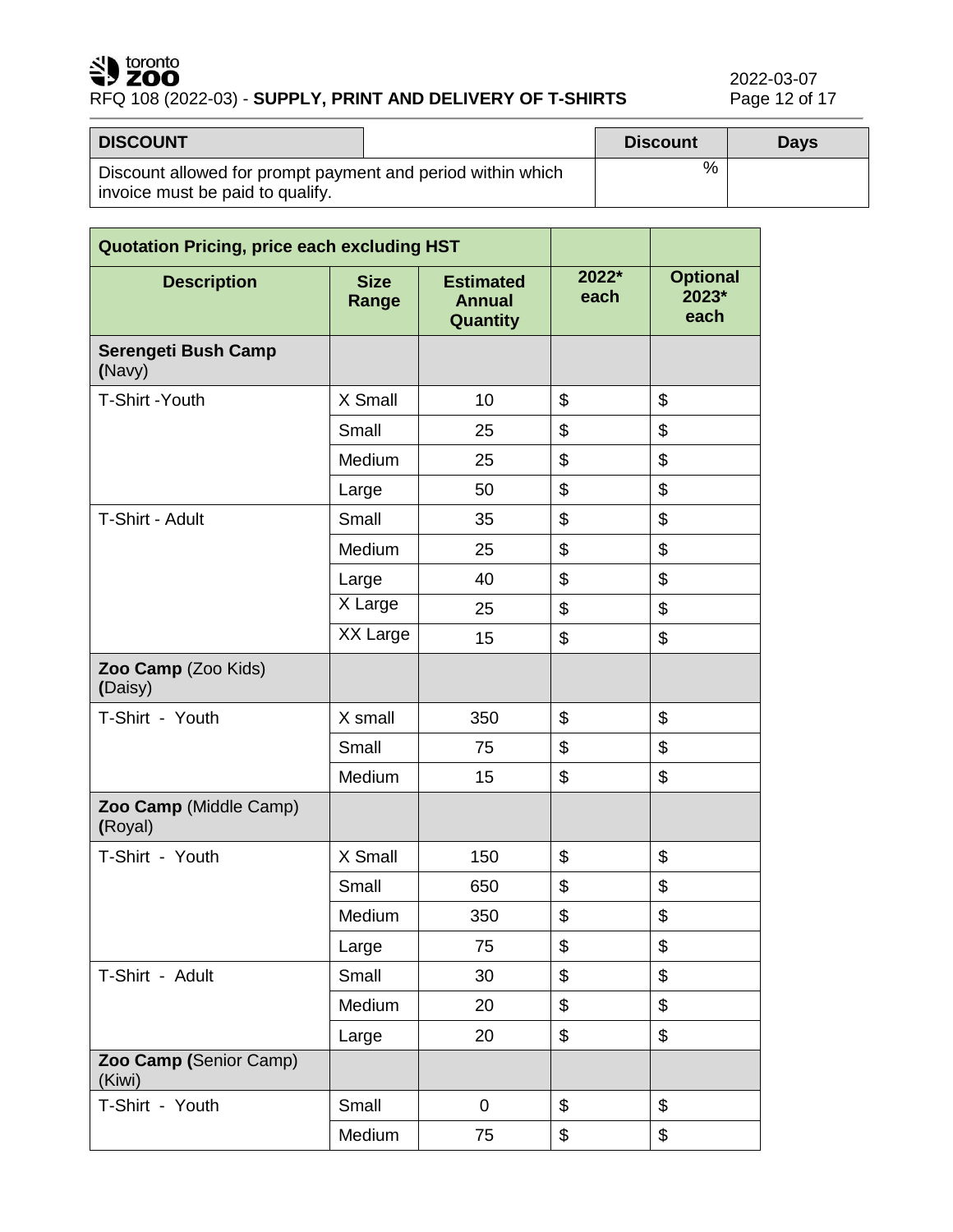# SU toronto

# RFQ 108 (2022-03) - **SUPPLY, PRINT AND DELIVERY OF T-SHIRTS**

|                                                            | Large      | 125 | \$ | \$ |
|------------------------------------------------------------|------------|-----|----|----|
| T-Shirt - Adult                                            | Small      | 75  | \$ | \$ |
|                                                            | Medium     | 40  | \$ | \$ |
|                                                            | Large      | 5   | \$ | \$ |
|                                                            | XL         | 5   | \$ | \$ |
|                                                            | <b>XXL</b> | 5   | S  | \$ |
| Additional/Deletion of colour to any of the above T-Shirts |            |     |    |    |

• Quotation pricing should not include taxes

# **Additional Information**

| Specify T-shirt fabric weight.                                                                                                                                                                 |                |    |
|------------------------------------------------------------------------------------------------------------------------------------------------------------------------------------------------|----------------|----|
|                                                                                                                                                                                                |                | 0Z |
| Specify T-shirt brand/manufacturer.                                                                                                                                                            |                |    |
| Specify country of manufacture (for all shirts).                                                                                                                                               |                |    |
| Small Additional Orders – do you have the ability to deliver small additional<br>orders during the summer with a maximum turnaround time of 2 weeks (i.e. 2<br>week delivery from order date)? | Yes/No         |    |
| Small Additional Orders - minimum order quantity for future small orders (per<br>size).                                                                                                        | <b>Specify</b> |    |
| Damaged shirts – in the event of damaged merchandise, do you provide a<br>full credit or replacement at the Toronto Zoo's discretion?                                                          | Yes/No         |    |

| <b>DELIVERY</b>        |                                                                                                                                                               |          |
|------------------------|---------------------------------------------------------------------------------------------------------------------------------------------------------------|----------|
|                        | <b>Description</b>                                                                                                                                            | Yes / No |
| required.              | Confirm you are able to provide the delivery within three (3) weeks from order<br>date for one or a combination of the items listed above noting the dates is |          |
| Serengeti Bush Camp    | 2022-05-23                                                                                                                                                    |          |
| Zoo Camp (Zoo Kids)    | 2022-06-06                                                                                                                                                    |          |
| Zoo Camp (Middle Camp) | 2022-06-06                                                                                                                                                    |          |
| Zoo Camp (Senior Camp) | 2022-06-06                                                                                                                                                    |          |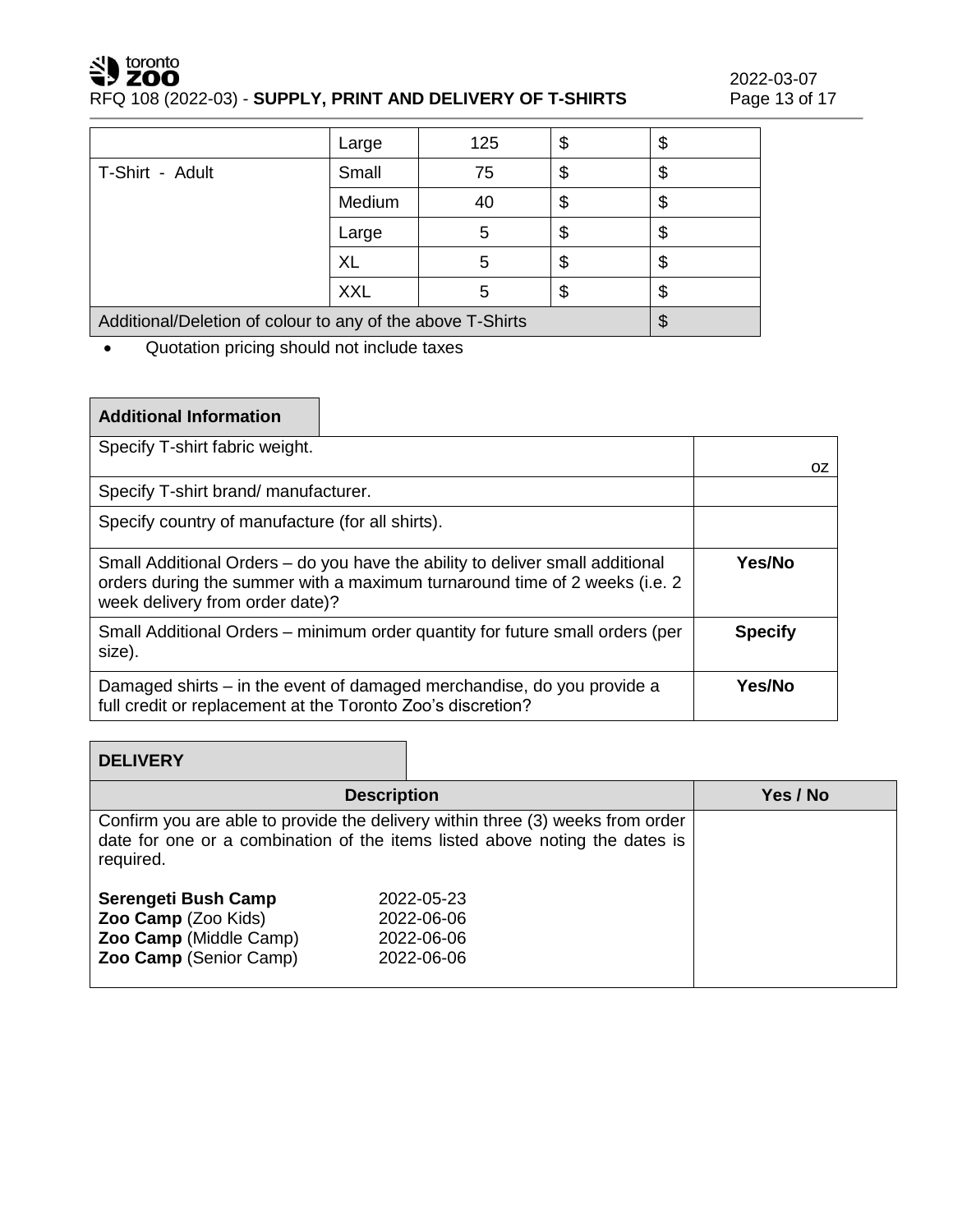### **SUBMISSION LABEL**

**INTENIONALLY LEFT BLANK**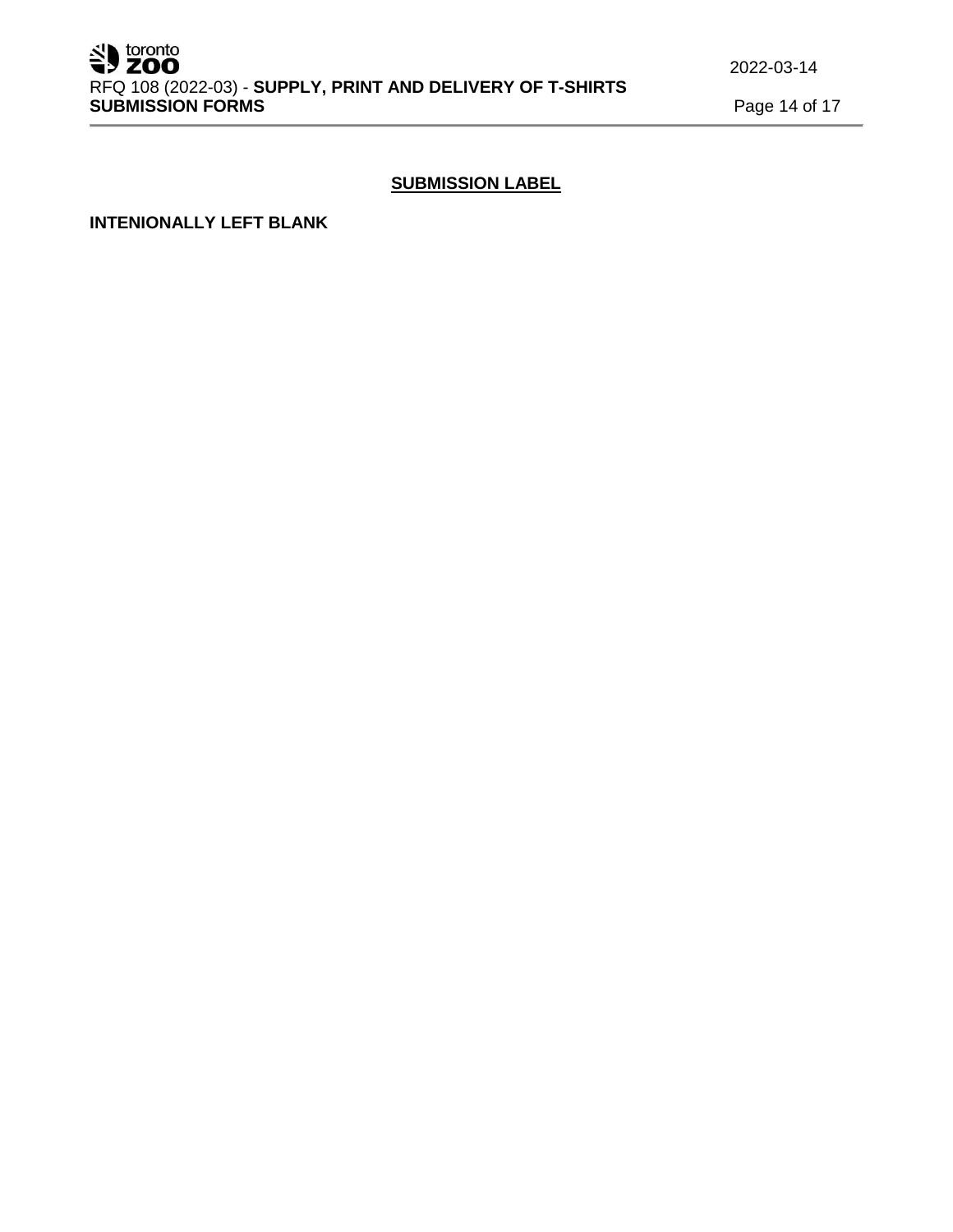### toronto J7 ZOO RFQ 108 (2022-03) - **SUPPLY, PRINT AND DELIVERY OF T-SHIRTS** Page 15 of 17

٦

### **INSTRUCTIONS:**

 $\Gamma$ 

It is important to the Toronto Zoo to receive a reply from all invited bidders. If you are unable, or do not wish to submit a bid, please complete the following portions of this form. State your reason for not bidding by checking the applicable box(es) or by explaining briefly in the space provided. It is not necessary to return any other Request for Proposal/Quotation/Tender documents or forms. Please just return this completed form by fax or by mail prior to the official closing date. Purchasing and Supply Fax Number: (416) 392-6711.

| A Proposal/Quotation/Tender is not submitted for the following reason(s): |                                                                      |
|---------------------------------------------------------------------------|----------------------------------------------------------------------|
| Project/quantity too large.                                               | Project/quantity too small.                                          |
| We do not offer services or<br>commodities to these requirements          | Cannot meet delivery or completion<br>requirement                    |
| We do not offer this service or<br>commodity.                             | Agreements with other company do not<br>permit us to sell directly.  |
| Cannot handle due to present<br>commitments.                              | <b>Licensing restrictions</b>                                        |
| Unable to bid competitively.                                              | We do not wish to bid on this service or<br>commodity in the future. |
| Insufficient information to prepare<br>quote/proposal/tender              | Specifications are not sufficiently defined                          |
| We are unable to meet bonding or<br>insurance requirements.               |                                                                      |

Other reasons or additional comments (please explain):

| Company Name:                              |  |
|--------------------------------------------|--|
| Address                                    |  |
| <b>Contact Person:</b>                     |  |
| Signature of<br>Company<br>Representative: |  |
| Date:                                      |  |
| Phone Number:                              |  |
| Email address                              |  |
| Fax Number:                                |  |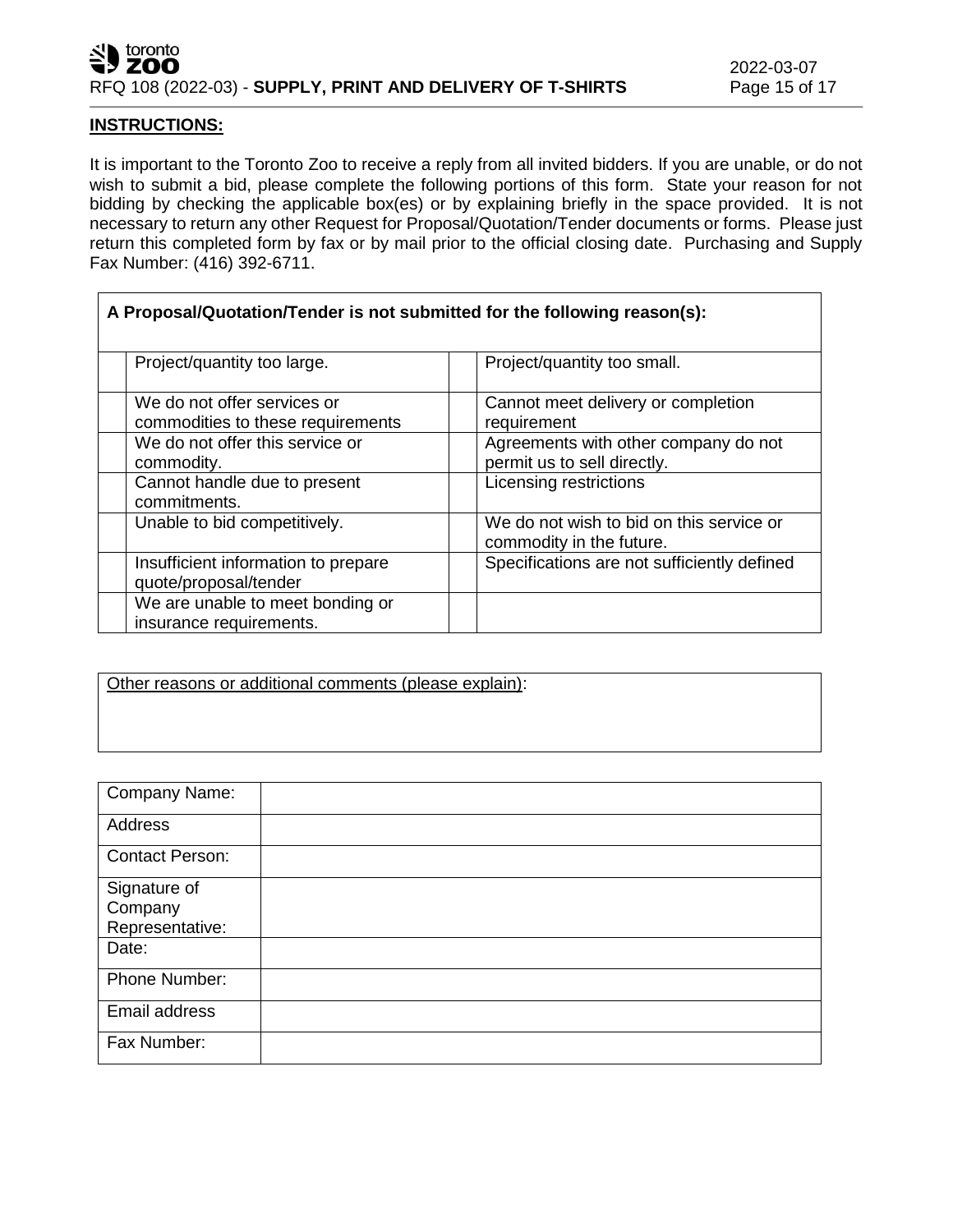### **APPENDIX A - REFERENCES**

Bidders are required to provide at least three references listing Contracts similar to the and undertaken and/or completed within the past five (5) years. The Toronto Zoo reserves the right to check additional references and sources to those supplied by the Bidder project described in the Bid Document

### **Company Profile**

| <b>Category</b>      | <b>Description</b>                                                                               | Specify * |
|----------------------|--------------------------------------------------------------------------------------------------|-----------|
| Legal Structure      | Year Company Established                                                                         |           |
| Legal Structure      | Joint Venture Corporation<br>Partnership Registered Sole<br>Proprietor or Other                  |           |
| <b>Key Personnel</b> | Names and Titles of Officers<br>Partners Principal                                               |           |
| <b>Key Personnel</b> | Name and title of key project<br>personnel (e.g. Project Manager<br>Superintendent Foreman etc.) |           |

#### **References**

| <b>Project Reference One:</b>  |           |                   |
|--------------------------------|-----------|-------------------|
|                                |           |                   |
| Client / Company Name:         | Phone No. |                   |
| Representative for the Client: | Phone No. |                   |
|                                |           | <b>Email Addı</b> |
| Location of Work:              |           |                   |
| Nature / Scope of Work:        |           |                   |
| <b>Contract Dollar Value:</b>  |           |                   |
| Date and Length of Contract:   |           |                   |
| Provide the names of           |           |                   |
|                                |           |                   |

| Date and Length of Contract:                   |  |
|------------------------------------------------|--|
| Provide the names of<br><b>Assigned Staff:</b> |  |

#### 7.2

| <b>Project Reference Two:</b>     |                |
|-----------------------------------|----------------|
| Client / Company Name:            |                |
| Representative for the<br>Client: | Phone No.      |
|                                   | Email Address: |
| Location of Work:                 |                |
| Nature / Scope of Work:           |                |